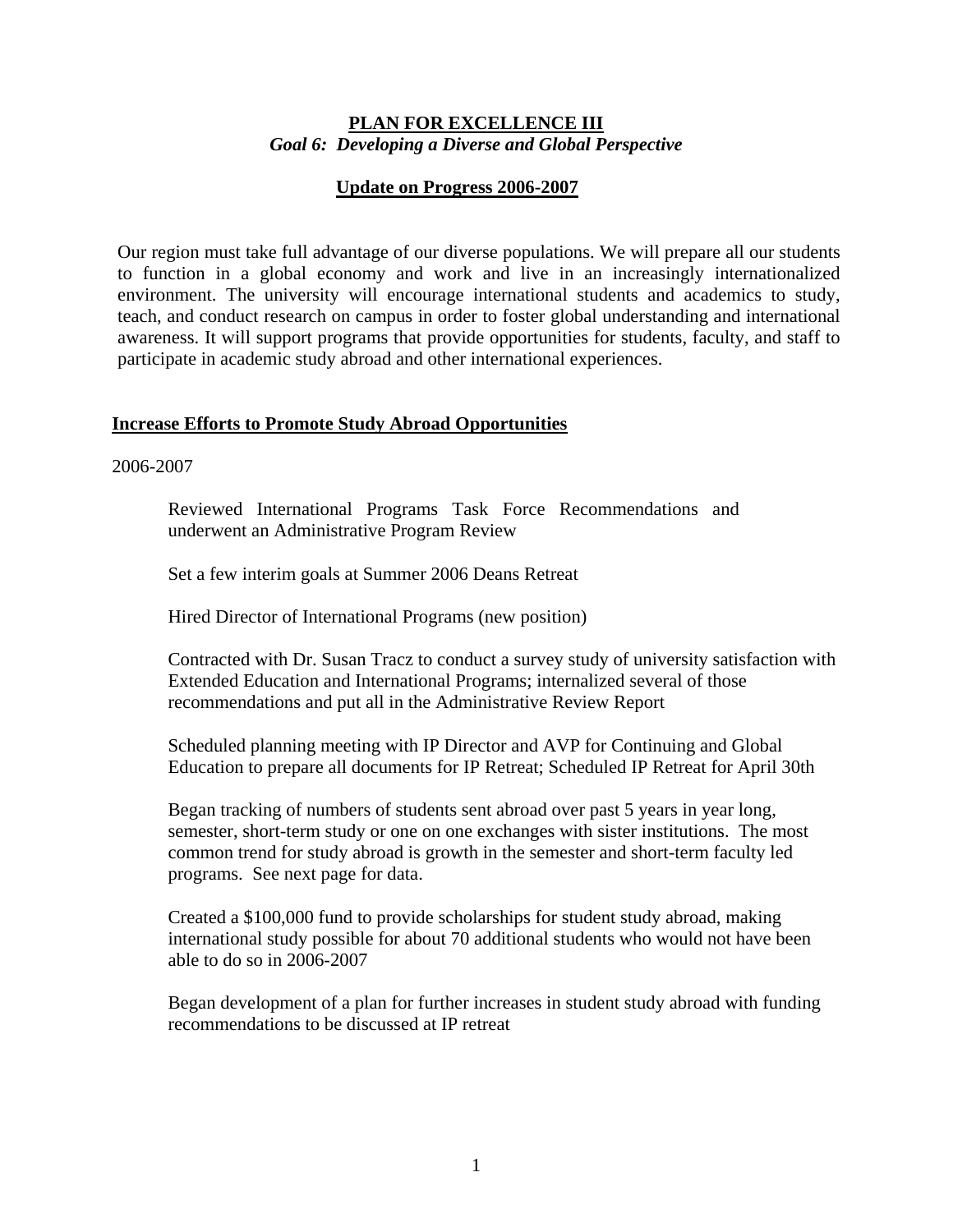| <b>Type of Program</b>          | 2001-02                 | 2002-03          | 2003-04                 | 2004-05                 | 2005-06                 | <b>Total</b>            |
|---------------------------------|-------------------------|------------------|-------------------------|-------------------------|-------------------------|-------------------------|
| <b>Campus Program</b>           |                         |                  |                         |                         |                         |                         |
| <b>London Semester</b>          | 18                      | 17               | 25                      | 17                      | 24                      | 101                     |
| <b>South Pacific Semester</b>   | 29                      | N/A              | N/A                     | N/A                     | N/A                     | 29                      |
| <b>Greek Semester</b>           |                         |                  |                         |                         | $\overline{\mathbf{3}}$ | $\overline{\mathbf{3}}$ |
| Japan Semester                  |                         |                  |                         | $\overline{2}$          | $\overline{2}$          | $\overline{\mathbf{4}}$ |
| <b>Short Term - Faculty Led</b> |                         |                  |                         |                         |                         |                         |
| France                          |                         |                  | 21                      |                         |                         | 21                      |
| Guatemala                       |                         |                  | 12                      | 12                      |                         | 24                      |
| Ghana                           |                         |                  |                         | 11                      | 5                       | 16                      |
| Egypt                           |                         |                  | $\boldsymbol{9}$        | 14                      |                         | 23                      |
| Mexico                          |                         | 15               | 12                      | 12                      | 15                      | 54                      |
| Greece                          |                         |                  |                         | 11                      |                         | 11                      |
| Spain                           |                         |                  | 13                      |                         | 5                       | 18                      |
| Ireland                         |                         |                  | 20                      | 20                      |                         | 40                      |
| Scotland                        |                         |                  |                         |                         | 22                      | 22                      |
| Trinidad/Tobago                 |                         |                  |                         |                         | 10                      | 10                      |
| Thailand                        |                         |                  |                         | 12                      |                         | 12                      |
| Italy                           |                         |                  |                         | 24                      |                         | 24                      |
| Armenia                         |                         |                  |                         | 9                       |                         | $\boldsymbol{9}$        |
| Turkey                          |                         | 16               |                         |                         |                         | 16                      |
| South Africa                    |                         |                  | 11                      | 11                      |                         | 22                      |
| <b>One on One Exchanges</b>     | 3                       | $\boldsymbol{2}$ | $\overline{2}$          | $\mathbf{1}$            |                         | $\overline{\mathbf{8}}$ |
| <b>Jonkoping Business</b>       | $\overline{\mathbf{4}}$ | 6                |                         | $\overline{2}$          | 3                       | 15                      |
| <b>CSU-IP Year</b>              | $\overline{2}$          | 6                | $\overline{\mathbf{4}}$ | $\overline{\mathbf{5}}$ | $\overline{\mathbf{4}}$ | 21                      |
| <b>USAC Countries</b>           | 56                      | 71               | 32                      | 18                      | 25                      | 202                     |
| <b>Totals by Year</b>           | 112                     | 133              | 161                     | 181                     | 118                     | 705                     |

# **Study Abroad Enrollment 2001-2006**

Revitalized plans for the South Pacific Semester

Created "Conversation Partners" for international students with our students through the American English Institute

Developing a more user- and international-friendly website for International Programs with multilingual FAQs and points of contact, etc.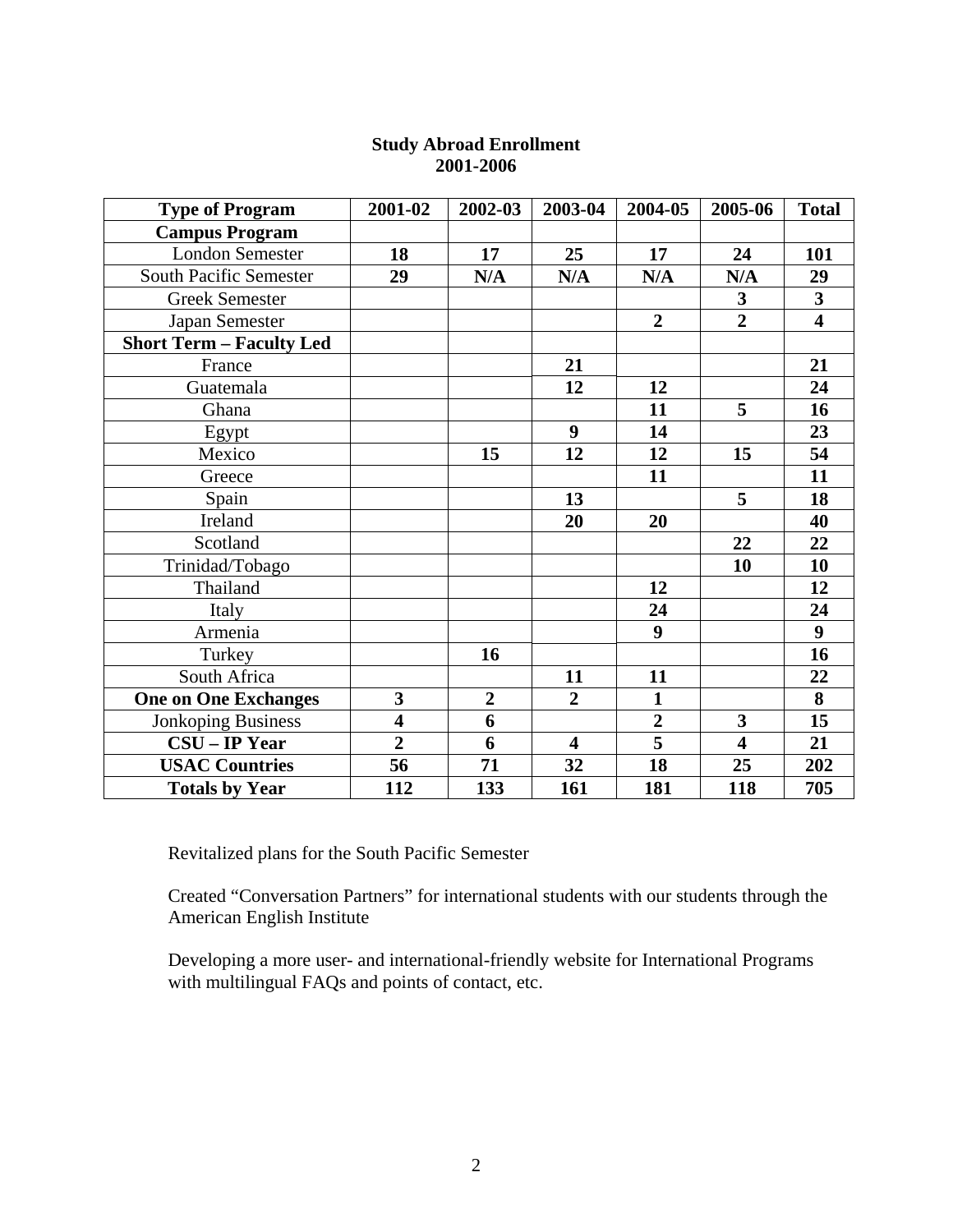### **Increase Efforts to Promote Study Abroad Opportunities/***cont.*

### 2007-2008

Continue all of the above and refine targets and foci

Review IP Retreat Recommendations with Deans at summer 2007 retreat

Develop a marketing plan on study abroad for our students so that they can view the array of options open to them in a simple and attractive manner

### **Engaging More Faculty in International Experiences**

#### 2006-2007

Launched International Committees in 5 of 8 schools and colleges

Encouraged Deans to provide seed funding for faculty to develop international programs and experiences and to present or participate in international professional conferences

Initiated an award event to recognize faculty participation in educational study tours, joint research, and advising through award ceremonies, newspaper articles, International Service Awards, and RTP processes

Launched a study of how many faculty go overseas annually on university business (to teach abroad, study abroad, work abroad, consult, partner, etc.) to establish a baseline for marking progress and to begin consider methods to expand these numbers. In the past year, we estimate a baseline of 114 faculty.

#### 2007-2008

Encourage implementation of International Committees in other 3 colleges

Consider adding International Award to Provost's Awards Series

Continue Faculty Recognition programs through International Programs

Acknowledge international participation of all non-tenured faculty in RTP letters

Consider an International theme for the 2007-2008 Provost's Calendar

Continue count of faculty having overseas experiences and tracking progress, as well as reporting back to Deans and continuing encouragement for funding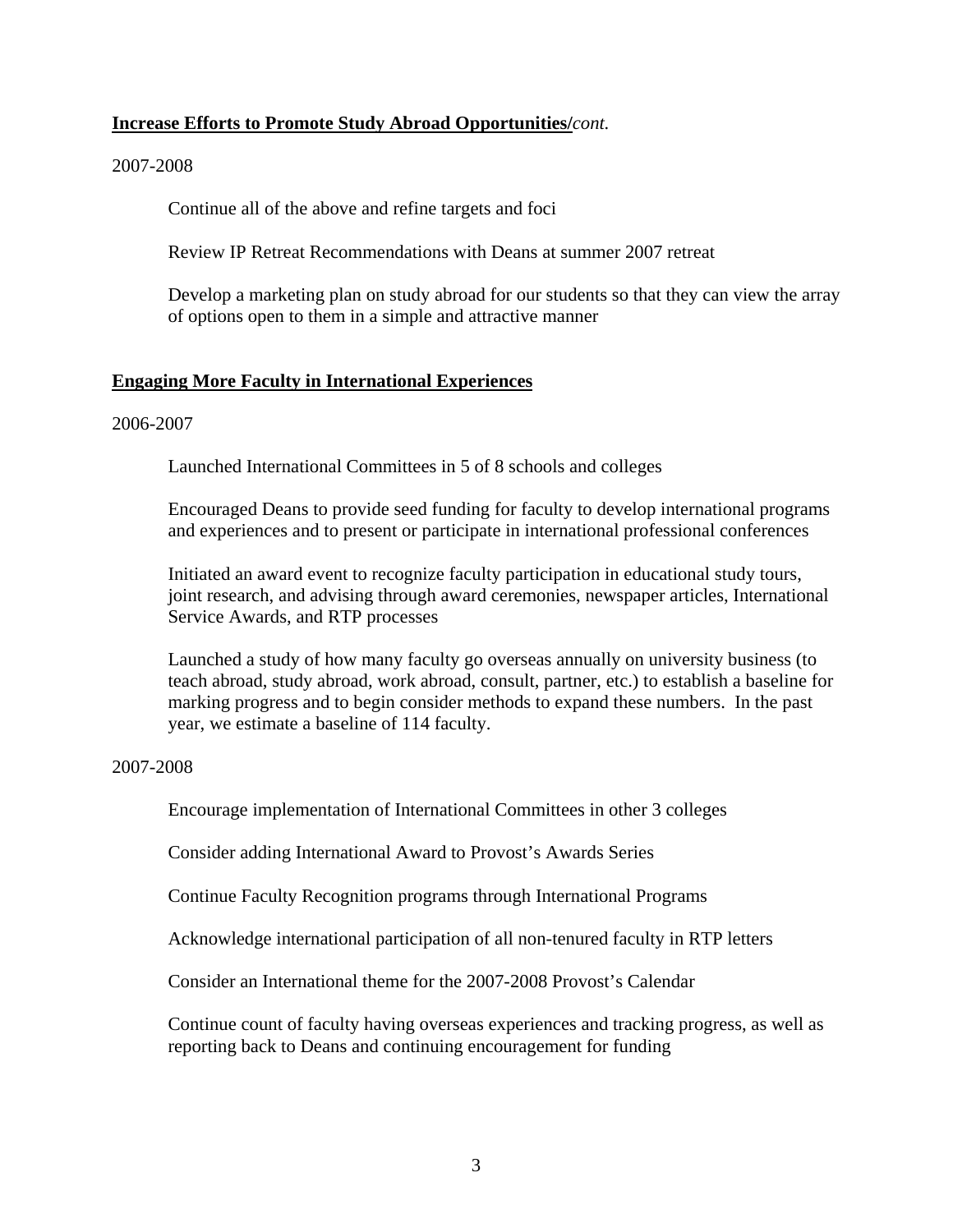## **Including Diverse and International Perspective in the Curriculum**

### 2006-2007

Developed a listing of all course offerings with international emphasis and shared with the Deans and the General Education Committee

Developed a template for an undergraduate Global Studies Certificate to be submitted in a few weeks

Began discussion of a Graduate Global Studies Certificate

## 2007-2008

Implement Undergraduate Global Studies Certificate

Develop template for Graduate Global Studies Certificate & submit

Begin consideration of Roadmaps for each major such that students will be able to see how they can incorporate an international study experience into their field of study and accomplish it in a timely manner

### **Collaborative Partnerships with International Institutions**

#### 2006-2007

We estimate that we currently have 58 active partnerships with international universities and have received numerous recommendations to focus in certain areas of the globe. This will be subject of the IP Retreat on April  $30<sup>th</sup>$ .

#### 2007- 2008

Begin to focus on selected areas of the globe and update data.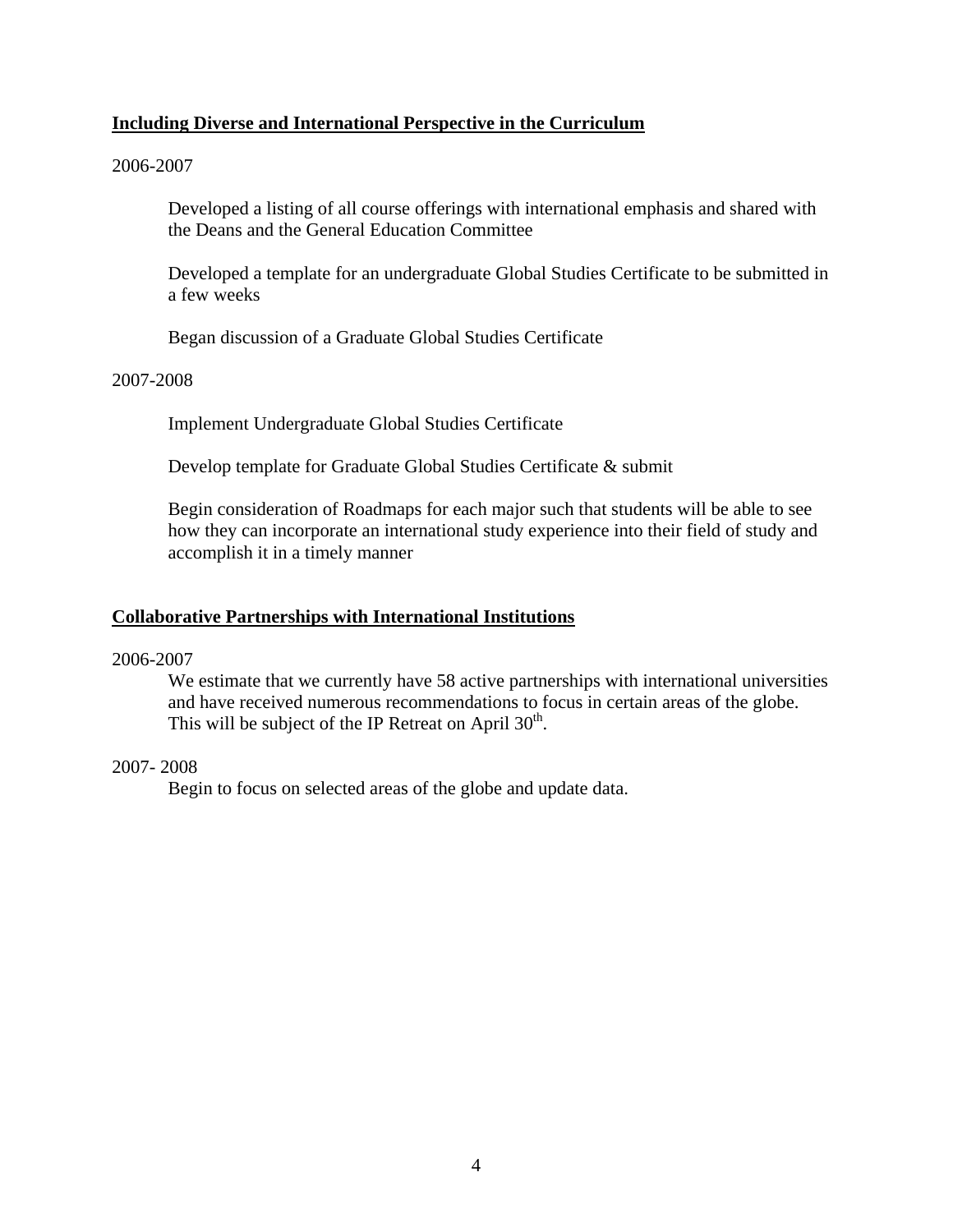# **Diversity Task Force**

- A campus Task Force consisting of students, faculty, and staff has been meeting since Fall 2006, under the leadership of Provost Echeverria and Vice President Oliaro, to develop recommendations for the President regarding initiatives that can be undertaken to address issues of diversity on our campus. The Task Force is finalizing its recommendations and it is expected that they will address 4 key issues for the campus:
	- 1. Improving the recruitment and retention of diverse faculty and staff.
	- 2. Improving the retention and graduation of historically underserved student populations.
	- 3. Improving the coordination and clarifying the roles among University groups addressing issues related to diversity. (This would include the Commission on Human Relations and Equity, the Central Valley Cultural Heritage Institute, the President's Commission on Disabilities, and the Student Success Task Force.)
	- 4. Developing initiatives to promote a positive campus climate. This would include providing recommendations, activities, policies and procedures that would encourage or contribute to a positive campus climate for all community members regardless of age, race, culture, sexual orientation, gender, or ethnicity.
- In the implementation of these recommendations, we will be recommending that the Diversity Task Force be responsible for implementation and develop a 3 to 5 year plan for fulfilling the recommendations that are adopted. Implementation would also require meeting with members of various campus task forces/committees engaged in diversity related issues to ensure mutual support and collaboration to eliminate redundancy and/or potentially conflicting purposes.
- A web presence will also be created to serve as a magnet for questions, issues and information related to diversity issues on the campus.
- Data will be carefully monitored on student retention and graduation rates, as well as faculty, staff, and administrative hiring and retention rate to monitor progress and achievement of the recommendations.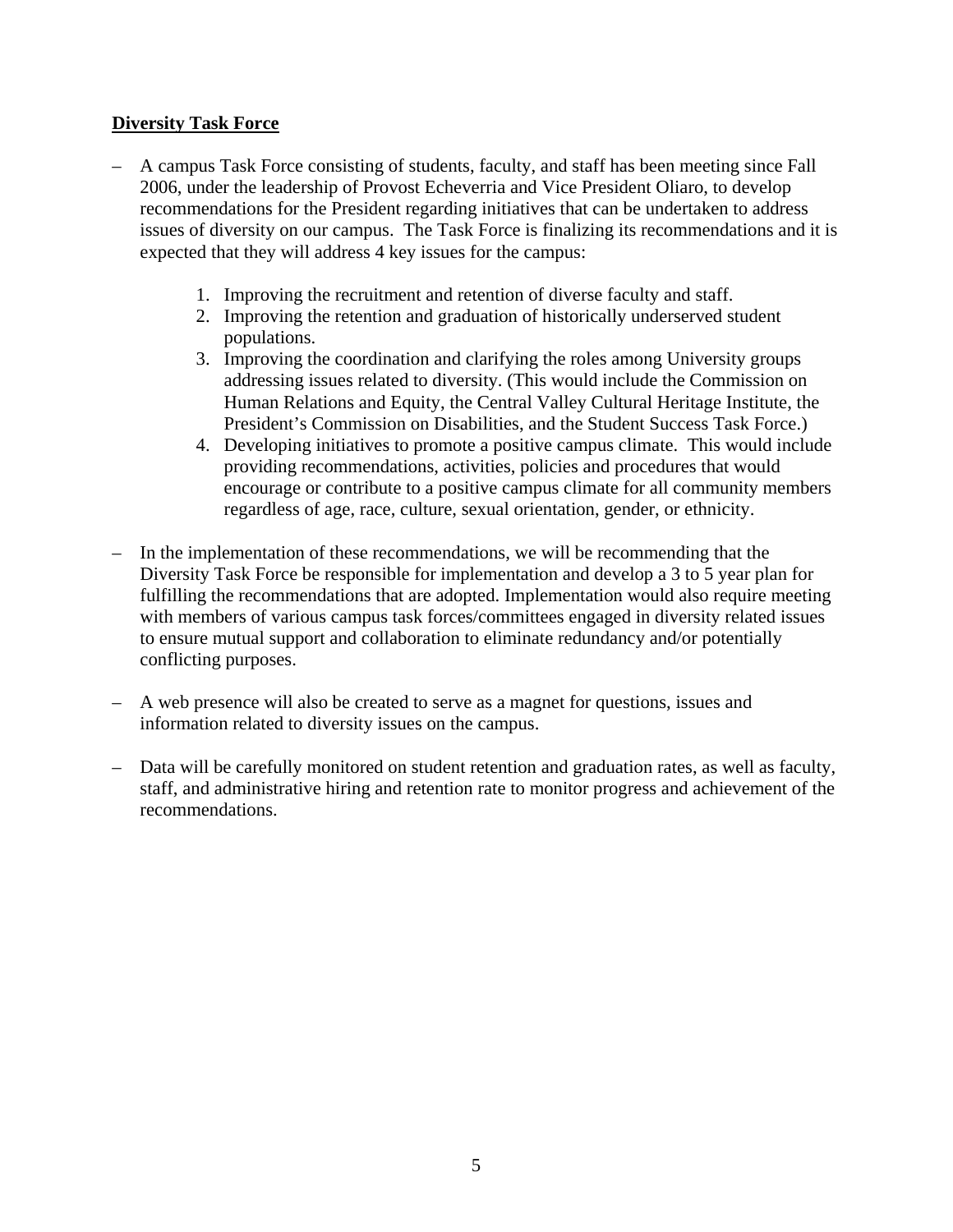# **Celebrating Regional Arts and Culture through Innovative Centers and Institutes**

The Central Valley Cultural Heritage Institute hired a director this year to focus on establishing the institute as a significant presence in the Fresno community. So far this year the Cultural Heritage Institute has partnered with the Iranian Art and Culture Club of Fresno in bringing Iranian literature, dance and culture to Fresno State. The Institute has also engaged in "cultural site visits" to twelve local area organizations in an effort to gain an understanding of the organizations, develop relationships, and seek out ways of partnering or collaborating on issues or projects of mutual interest. The institute will continue to visit cultural sites on a monthly basis as it works. The institute is also currently involved in a grant writing process to identify additional funds to develop more collaborative efforts between the campus and Fresno area communities on this issue

# **Develop Strategies and Offer Learning Experiences to Assist Students to Become Culturally Competent**

The Cultural Heritage Institute coordinates "Welcoming Diversity: A Prejudice Reduction Workshop" conducted by the campus National Coalition Building Institute (NCBI) Team. NCBI is a project of the President's Commission on Human Relations and Equity. Over the past year, the team has conducted full-day or "mini" workshops to over 400 students. Additionally, the team has continued to conduct a panel series entitled "Building Bridges Tackling Fears". So far this year, the series has addressed difficult issues such as homophobia, anti-Semitism, Islamaphobia and more. Other topics scheduled for this year include labelism and "Should the "N" Word be Abolished?"

Another campus strategy –originating in the Kremen School of Education - is Cineculture. This is a successful weekly film series that focuses on international films followed by a discussion led by the filmmaker or an individual with knowledge of the issues presented in the film. This has been a collaborative event that has had as many as 300 campus and community members in attendance.

# **Give Students an Opportunity to Apply their Cultural Competence to Regional Issues**

The NCBI Team consists of students, faculty and staff. Students are trained by the NCBI International Office to conduct the "Welcoming Diversity Workshops" and to work with controversial issues. When conducted the workshops, the team endeavors to pair a faculty or staff member with a student as co-facilitators of the workshop.

Another example of how students are applying the NCBI skills to regional issues occurred this year when the NCBI team was contracted by the local chapter of the Women's International League of Peace and Freedom (WILPF) to lead a discussion group on the book "Uprooting Racism" by Paul Kivel. The 5 team members (2 students, 2 faculty and 1 staff) conducted large group and small group processes which facilitated 45 diverse women in their exploration of the dynamics of race and class in the Fresno area. WILPF is committed to continuing this work with other issues and has asked the Cultural Heritage Institute to partner with them in this process.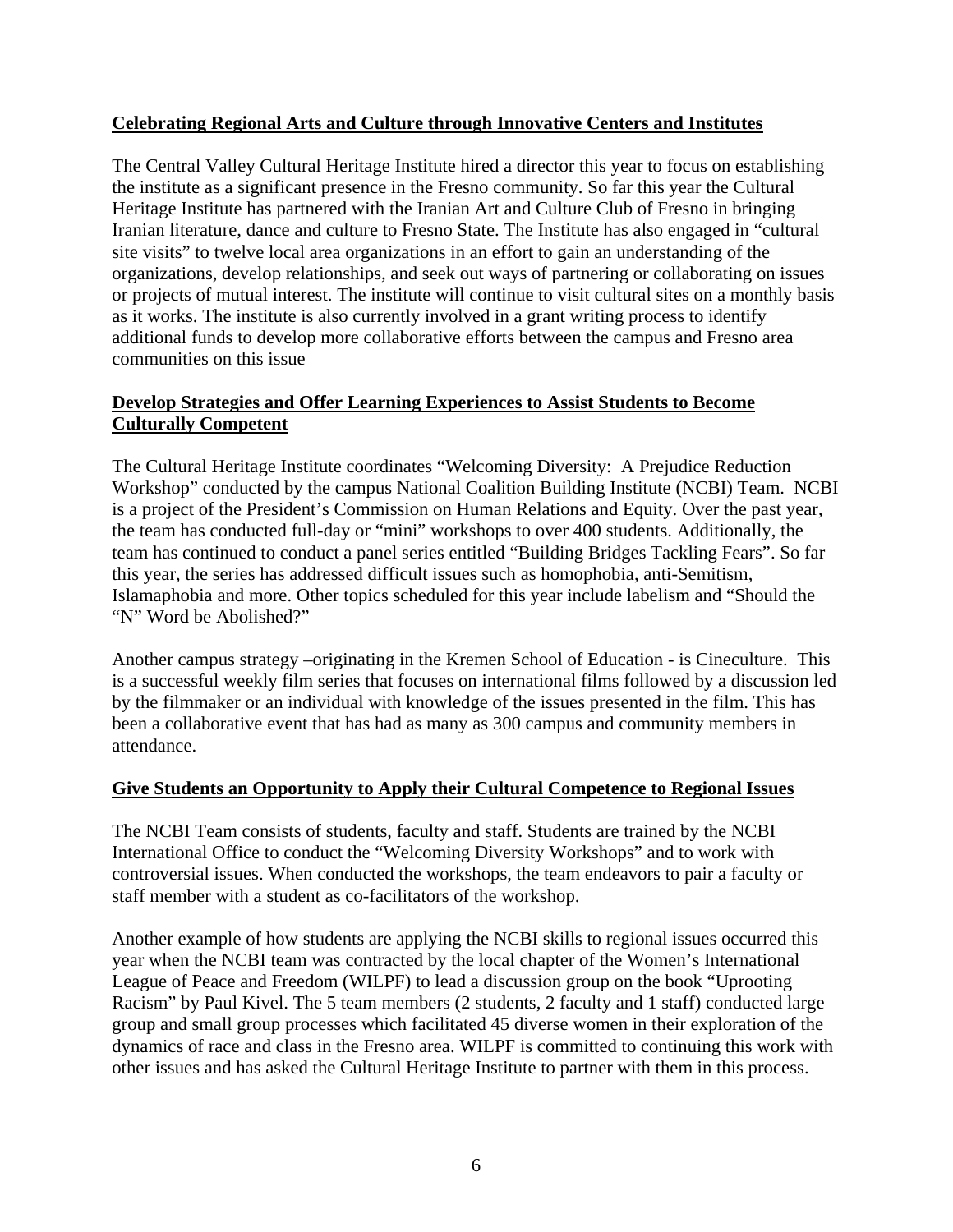## **International Student Enrollment**

- Spring 07 International Student Enrollment 592(net gain of 18) Spring 06 International Student Enrollment 574.
- Fall 07 International Student applications are running 22% ahead of applications for Fall 06 at comparable time. All of the increase is at the graduate level.

Strategies that have contributed to increased international student applications for Fall 07:

- 1. International Admissions has utilized Hobsons EMT, flash email software, to send out emails to prospects and have pointed them to their website. This has contributed to the increase of applications.
- 2. Lucia Hammar did embassy visits in early January to strengthen relationships with our sponsoring countries. We expect to see a few more sponsored students in the future and some of the Provost funds for recruitment were utilized in this endeavor.
- 3. International Admissions actively encouraged international applicants for the spring semester to apply for the Graduate Augmentations (Provost Scholarships). Nearly half of the awards went to international students.
- 4. During the embassy visit program, Lucia also participated in a conference on the Bologna 3 Year Degree Program. We are considering a pilot program with a College or School.
- 5. The recently formed International Advisory Board has provided some excellent insights into utilizing faculty in recruitment as they travel abroad to participate in conferences.
- 6. An International Regional Recruiter plan to identify a Fresno state representative in key foreign "feeder" countries - has been delayed for a year. Preliminary planning has taken place at the Advisory Board level but handling the increase in applications with one fewer admissions tech has necessitating delaying this project. It is anticipated that identification of such recruiters will take place during the summer months. It is our hope that the balance of the Provost Funds committed to this project will roll over to 07-08 budget.

# *Reaching Out*

ISSP staff participated with Outreach in Fall Transfer Day visits to several community colleges (DeAnza, Foothill, San Joaquin Delta, Modesto, Merced). Two visits were made to Washington, D.C. to targeted embassies and organizations that sponsor students, one in early November (admissions staff and the new sponsored student advisor) and one in January (the new director). Discussions with staff at the Saudi Arabian and Turkish embassies and with staff at AmidEast were particularly useful in highlighting challenges and opportunities.

ISSP staff participated in conferences on 3-year-degree programs, on recruitment, and on working effectively with students from India leading to improved retention. Recruiting funds were helpful in making possible the two embassy visits and conference attendance.

Closer to home, the Mexican Consul in Fresno met with the director to brainstorm about the realities of recruiting in Mexico.